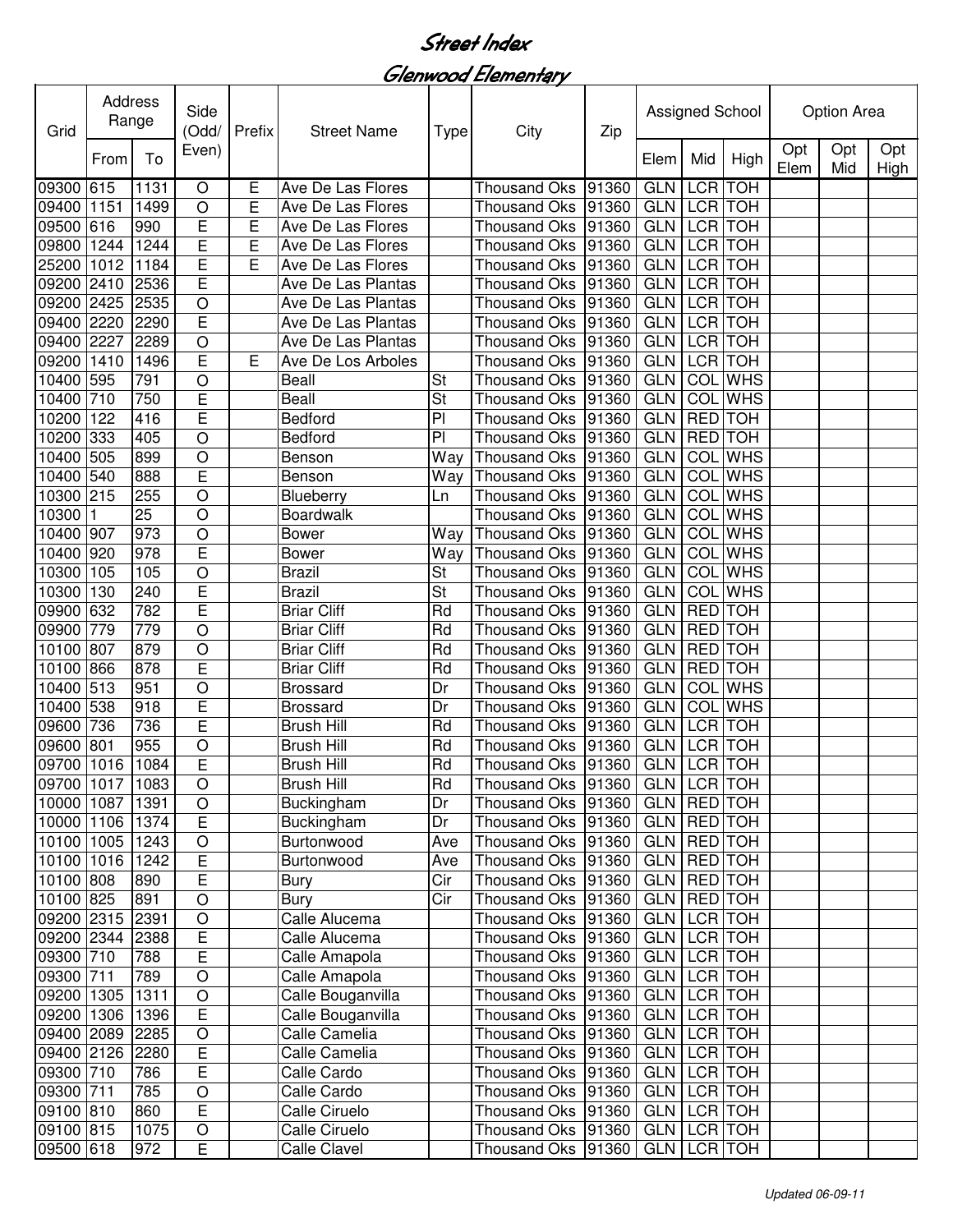Glenwood Elementary

| Grid                               | Address<br>Range |      | Side<br>(Odd/           | <b>Prefix</b> | <b>Street Name</b>             | <b>Type</b> | City                                                            | Zip   | Assigned School |                |            | <b>Option Area</b> |            |             |
|------------------------------------|------------------|------|-------------------------|---------------|--------------------------------|-------------|-----------------------------------------------------------------|-------|-----------------|----------------|------------|--------------------|------------|-------------|
|                                    | From             | To   | Even)                   |               |                                |             |                                                                 |       | Elem            | Mid            | High       | Opt<br>Elem        | Opt<br>Mid | Opt<br>High |
| 09500 619                          |                  | 989  | $\circ$                 |               | <b>Calle Clavel</b>            |             | <b>Thousand Oks</b>                                             | 91360 | <b>GLN</b>      | <b>LCR</b>     | <b>TOH</b> |                    |            |             |
| 09200 1305                         |                  | 1391 | $\circ$                 |               | Calle Crisantemo               |             | Thousand Oks                                                    | 91360 | <b>GLN</b>      | LCR TOH        |            |                    |            |             |
| 09200                              | 1316             | 1392 | E                       |               | Calle Crisantemo               |             | Thousand Oks                                                    | 91360 | <b>GLN</b>      | <b>LCR</b>     | <b>TOH</b> |                    |            |             |
| 09300                              | 2250             | 2250 | $\overline{E}$          |               | Calle Dalia                    |             | <b>Thousand Oks</b>                                             | 91360 | <b>GLN</b>      | <b>LCR</b>     | <b>TOH</b> |                    |            |             |
| 09400 1301                         |                  | 1489 | $\overline{\rm o}$      |               | Calle Durazno                  |             | Thousand Oks                                                    | 91360 | <b>GLN</b>      | <b>LCR</b>     | <b>TOH</b> |                    |            |             |
| 09400                              | 1310             | 1490 | $\overline{E}$          |               | Calle Durazno                  |             | <b>Thousand Oks</b>                                             | 91360 | <b>GLN</b>      | <b>LCR</b>     | <b>TOH</b> |                    |            |             |
| 09200 2408                         |                  | 2488 | Ē                       |               | Calle Gladiolo                 |             | <b>Thousand Oks</b>                                             | 91360 | <b>GLN</b>      | <b>LCR</b>     | <b>TOH</b> |                    |            |             |
| 09200 2421                         |                  | 2465 | $\circ$                 |               | Calle Gladiolo                 |             | Thousand Oks                                                    | 91360 | <b>GLN</b>      | <b>LCR</b>     | <b>TOH</b> |                    |            |             |
| 09400 2230                         |                  | 2380 | Ē                       |               | Calle Glicina                  |             | <b>Thousand Oks</b>                                             | 91360 | <b>GLN</b>      | LCR TOH        |            |                    |            |             |
| 09400 2321                         |                  | 2379 | $\bigcirc$              |               | Calle Glicina                  |             | <b>Thousand Oks</b>                                             | 91360 | <b>GLN</b>      | <b>LCR</b>     | <b>TOH</b> |                    |            |             |
| 09300 200                          |                  | 450  | E                       |               | Calle Jazmin                   |             | <b>Thousand Oks</b>                                             | 91360 | <b>GLN</b>      | LCR TOH        |            |                    |            |             |
| 09300 211                          |                  | 435  | O                       |               | Calle Jazmin                   |             | <b>Thousand Oks</b>                                             | 91360 | <b>GLN</b>      | <b>LCR</b> TOH |            |                    |            |             |
| 09500 554                          |                  | 976  | E                       |               | Calle Jazmin                   |             | <b>Thousand Oks</b>                                             | 91360 | <b>GLN</b>      | LCR TOH        |            |                    |            |             |
| 09500 587                          |                  | 871  | $\circ$                 |               | Calle Jazmin                   |             | <b>Thousand Oks</b>                                             | 91360 | <b>GLN</b>      | <b>LCR</b>     | <b>TOH</b> |                    |            |             |
| 25200 1016                         |                  | 1196 | E                       |               | Calle Jazmin                   |             | <b>Thousand Oks</b>                                             | 91360 | <b>GLN</b>      | <b>LCR</b>     | <b>TOH</b> |                    |            |             |
| 25200 1095                         |                  | 1171 | $\circ$                 |               | Calle Jazmin                   |             | Thousand Oks 91360                                              |       | <b>GLN</b>      | <b>LCR</b>     | <b>TOH</b> |                    |            |             |
| 09500 2125                         |                  | 2175 | $\circ$                 |               | Calle Lila                     |             | <b>Thousand Oks</b>                                             | 91360 | <b>GLN</b>      | <b>LCR</b>     | <b>TOH</b> |                    |            |             |
| 09500 2126                         |                  | 2176 | E                       |               | Calle Lila                     |             | <b>Thousand Oks</b>                                             | 91360 | <b>GLN</b>      | <b>LCR</b>     | <b>TOH</b> |                    |            |             |
| 09400 2320                         |                  | 2380 | $\overline{\mathsf{E}}$ |               | Calle Lirio                    |             | <b>Thousand Oks</b>                                             | 91360 | <b>GLN</b>      | <b>LCR</b>     | <b>TOH</b> |                    |            |             |
| 09400 2325                         |                  | 2375 | $\overline{O}$          |               | Calle Lirio                    |             | <b>Thousand Oks</b>                                             | 91360 | <b>GLN</b>      | <b>LCR</b>     | <b>TOH</b> |                    |            |             |
| 09500 2125                         |                  | 2175 | $\overline{O}$          |               | Calle Lys                      |             | <b>Thousand Oks</b>                                             | 91360 | <b>GLN</b>      | <b>LCR</b>     | <b>TOH</b> |                    |            |             |
| 09500 2126                         |                  | 2176 | Ē                       |               | Calle Lys                      |             | <b>Thousand Oks</b>                                             | 91360 | <b>GLN</b>      | LCR TOH        |            |                    |            |             |
| 09200 1406                         |                  | 1496 | Ē                       |               | Calle Madreselva               |             | <b>Thousand Oks</b>                                             | 91360 | <b>GLN</b>      | <b>LCR</b>     | <b>TOH</b> |                    |            |             |
| 09200 1415                         |                  | 1495 | $\circ$                 |               | Calle Madreselva               |             | <b>Thousand Oks</b>                                             | 91360 | <b>GLN</b>      | <b>LCR</b>     | <b>TOH</b> |                    |            |             |
| 09400 2320                         |                  | 2380 | Ē                       |               | Calle Malvon                   |             | <b>Thousand Oks</b>                                             | 91360 | <b>GLN</b>      | <b>LCR</b>     | <b>TOH</b> |                    |            |             |
| 09400 2321                         |                  | 2361 | $\bigcirc$              |               | Calle Malvon                   |             | <b>Thousand Oks</b>                                             | 91360 | <b>GLN</b>      | LCR TOH        |            |                    |            |             |
| 09300 616                          |                  | 1180 | E                       |               | Calle Margarita                |             | <b>Thousand Oks</b>                                             | 91360 | <b>GLN</b>      | <b>LCR</b>     | <b>TOH</b> |                    |            |             |
| 09300 617                          |                  | 1091 | $\circ$                 |               | Calle Margarita                |             | <b>Thousand Oks</b>                                             | 91360 | <b>GLN</b>      | LCR TOH        |            |                    |            |             |
| 09400 2320                         |                  | 2360 | E                       |               | Calle Mimosa                   |             | <b>Thousand Oks</b>                                             | 91360 | <b>GLN</b>      | LCR TOH        |            |                    |            |             |
| 09400 2321                         |                  | 2381 | $\circ$                 |               | Calle Mimosa                   |             | <b>Thousand Oks</b>                                             | 91360 | <b>GLN</b>      | LCR TOH        |            |                    |            |             |
| 09100 2420                         |                  | 2490 | E                       |               | Calle Narciso                  |             | Thousand Oks 91360                                              |       | <b>GLN</b>      | LCR TOH        |            |                    |            |             |
| 09100 2421 2489                    |                  |      | $\overline{O}$          |               | Calle Narciso                  |             | Thousand Oks 91360 GLN LCR TOH                                  |       |                 |                |            |                    |            |             |
| 25200 2125 2175                    |                  |      | $\circ$                 |               | Calle Nardo                    |             | Thousand Oks  91360   GLN   LCR   TOH                           |       |                 |                |            |                    |            |             |
| 25200 2126 2176                    |                  |      | E                       |               | Calle Nardo                    |             | Thousand Oks   91360   GLN   LCR   TOH                          |       |                 |                |            |                    |            |             |
| 09300 611                          |                  | 1181 | $\circ$                 |               | Calle Pensamiento              |             | Thousand Oks   91360                                            |       | GLN LCR TOH     |                |            |                    |            |             |
| 09300 636                          |                  | 1084 | E                       |               | Calle Pensamiento              |             | Thousand Oks   91360                                            |       | GLN LCR TOH     |                |            |                    |            |             |
| 09400 1211                         |                  | 1491 | $\bigcirc$              |               | Calle Pensamiento              |             | Thousand Oks 91360                                              |       | GLN LCR TOH     |                |            |                    |            |             |
| 09400 1310                         |                  | 1490 | $\overline{E}$          |               | Calle Pensamiento              |             | Thousand Oks 91360                                              |       | GLN LCR TOH     |                |            |                    |            |             |
| 09100 2424 2474                    |                  |      | E                       |               | Calle Pino                     |             | Thousand Oks 91360                                              |       | GLN LCR TOH     |                |            |                    |            |             |
| 09100 2425 2475                    |                  |      | $\circ$                 |               | Calle Pino                     |             | Thousand Oks 91360                                              |       | GLN LCR TOH     |                |            |                    |            |             |
| 09100 2425 2475                    |                  |      | $\circ$                 |               | Calle Retama                   |             | Thousand Oks   91360   GLN   LCR   TOH                          |       |                 |                |            |                    |            |             |
| 09100 2460 2460                    |                  |      | $\overline{E}$          |               | Calle Retama                   |             | Thousand Oks  91360   GLN   LCR   TOH                           |       |                 |                |            |                    |            |             |
| 09100 2424 2474                    |                  |      | E                       |               | Calle Roble                    |             | Thousand Oks 91360                                              |       | GLN LCR TOH     |                |            |                    |            |             |
| 09100 2425 2475                    |                  |      | $\circ$                 |               | Calle Roble                    |             | Thousand Oks 91360                                              |       | GLN LCR TOH     |                |            |                    |            |             |
| 09100 800                          |                  | 1188 | E                       |               | Calle Tulipan                  |             | Thousand Oks   91360                                            |       | GLN LCR TOH     |                |            |                    |            |             |
| 09100 831                          |                  | 1181 | $\circ$                 |               | Calle Tulipan                  |             | Thousand Oks   91360   GLN   LCR   TOH                          |       |                 |                |            |                    |            |             |
| 09200 1210                         |                  | 1492 | E                       |               | Calle Tulipan                  |             | Thousand Oks   91360   GLN   LCR   TOH                          |       |                 |                |            |                    |            |             |
| 09200 1225                         |                  | 1465 | $\circ$                 |               | Calle Tulipan                  |             | Thousand Oks   91360   GLN   LCR   TOH                          |       |                 |                |            |                    |            |             |
|                                    |                  |      | $\overline{E}$          |               |                                |             |                                                                 |       | GLN LCR TOH     |                |            |                    |            |             |
| 09400 2320 2380<br>09400 2321 2379 |                  |      |                         |               | Calle Verbena<br>Calle Verbena |             | Thousand Oks   91360  <br>Thousand Oks  91360   GLN   LCR   TOH |       |                 |                |            |                    |            |             |
|                                    |                  |      | $\circ$                 |               |                                |             |                                                                 |       |                 |                |            |                    |            |             |
| 09400 1214 1482                    |                  |      | E                       |               | Calle Violeta                  |             | Thousand Oks  91360   GLN   LCR TOH                             |       |                 |                |            |                    |            |             |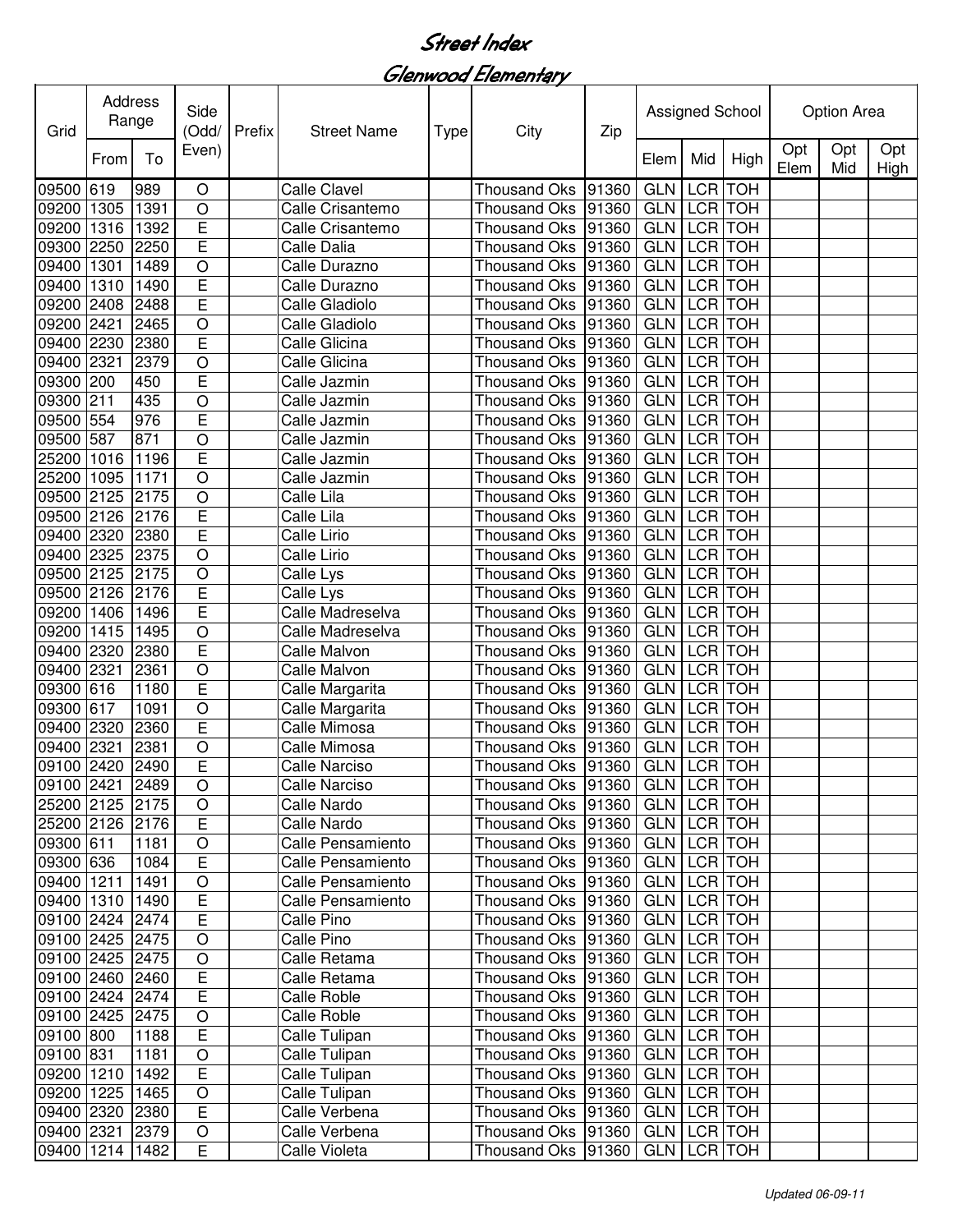Glenwood Elementary

| Grid       | Address<br>Range |      | Side<br>(Odd/      | Prefix      | <b>Street Name</b>  | <b>Type</b>              | City                                 | Zip                     | Assigned School |                |                | <b>Option Area</b> |            |             |
|------------|------------------|------|--------------------|-------------|---------------------|--------------------------|--------------------------------------|-------------------------|-----------------|----------------|----------------|--------------------|------------|-------------|
|            | From             | To   | Even)              |             |                     |                          |                                      |                         | Elem            | Mid            | High           | Opt<br>Elem        | Opt<br>Mid | Opt<br>High |
| 09400      | 1241             | 1493 | $\circ$            |             | Calle Violeta       |                          | <b>Thousand Oks</b>                  | 91360                   | <b>GLN</b>      | <b>LCR</b>     | <b>TOH</b>     |                    |            |             |
| 10000 1095 |                  | 1095 | $\circ$            |             | Chelterham          | Cir                      | <b>Thousand Oks</b>                  | 91360                   | <b>GLN</b>      | RED TOH        |                |                    |            |             |
| 10100 824  |                  | 890  | E                  |             | Chelterham          | Cir                      | <b>Thousand Oks</b>                  | 91360                   | <b>GLN</b>      | RED TOH        |                |                    |            |             |
| 10100 831  |                  | 891  | $\circ$            |             | Chelterham          | Cir                      | <b>Thousand Oks</b>                  | 91360                   | <b>GLN</b>      | <b>RED</b>     | <b>TOH</b>     |                    |            |             |
| 09600      | 1720             | 1888 | $\overline{E}$     |             | Colgate             | Dr                       | <b>Thousand Oks</b>                  | 91360                   | <b>GLN</b>      | LCR TOH        |                |                    |            |             |
| 09600 1729 |                  | 1889 | $\circ$            |             | Colgate             | Dr                       | <b>Thousand Oks</b>                  | 91360                   | <b>GLN</b>      | LCR TOH        |                |                    |            |             |
| 09600      | 600              | 798  | E                  |             | Columbia            | Rd                       | Thousand Oks                         | 91360                   | <b>GLN</b>      | <b>LCR</b>     | <b>TOH</b>     |                    |            |             |
| 09600      | 601              | 799  | O                  |             | Columbia            | Rd                       | <b>Thousand Oks</b>                  | 91360                   | <b>GLN</b>      | <b>LCR</b>     | <b>TOH</b>     |                    |            |             |
| 10400      | 574              | 842  | E                  |             | Combes              | Ave                      | <b>Thousand Oks</b>                  | 91360                   | <b>GLN</b>      |                | <b>COL</b> WHS |                    |            |             |
| 10400 835  |                  | 835  | O                  |             | Combes              | Ave                      | <b>Thousand Oks</b>                  | 91360                   | <b>GLN</b>      |                | <b>COL</b> WHS |                    |            |             |
| 09600 1066 |                  | 1980 | E                  |             | <b>Country Club</b> | Rd                       | <b>Thousand Oks</b>                  | 91360                   | <b>GLN</b>      | <b>LCR</b>     | <b>TOH</b>     |                    |            |             |
| 09600 1809 |                  | 1991 | $\circ$            |             | <b>Country Club</b> | Rd                       | <b>Thousand Oks</b>                  | 91360                   | <b>GLN</b>      | LCR TOH        |                |                    |            |             |
| 10000 1102 |                  | 1282 | E                  |             | Coventry            | Dr                       | <b>Thousand Oks</b>                  | 91360                   | <b>GLN</b>      | <b>RED</b>     | <b>TOH</b>     |                    |            |             |
| 10000 1119 |                  | 1283 | $\circ$            |             | Coventry            | Dr                       | <b>Thousand Oks</b>                  | 91360                   | <b>GLN</b>      | <b>RED</b>     | <b>TOH</b>     |                    |            |             |
| 10400 495  |                  | 543  | O                  |             | Dallas              | Dr                       | <b>Thousand Oks</b>                  | 91360                   | <b>GLN</b>      |                | <b>COL</b> WHS |                    |            |             |
| 10100 824  |                  | 890  | E                  |             | Dorchester          | $\overline{\mathsf{St}}$ | <b>Thousand Oks</b>                  | 91360                   | <b>GLN</b>      | <b>RED</b>     | <b>HOT</b>     |                    |            |             |
| 10100 825  |                  | 891  | O                  |             | Dorchester          | St                       | <b>Thousand Oks</b>                  | 91360                   | <b>GLN</b>      | <b>RED</b> TOH |                |                    |            |             |
| 10200      | 108              | 450  | E                  |             | Dryden              | St                       | <b>Thousand Oks</b>                  | 91360                   | <b>GLN</b>      | <b>RED</b> TOH |                |                    |            |             |
| 10200      | 109              | 469  | $\overline{\rm o}$ |             | Dryden              | St                       | <b>Thousand Oks</b>                  | 91360                   | <b>GLN</b>      | <b>RED</b> TOH |                |                    |            |             |
| 09900      | 1374             | 1510 | E                  |             | Equestrian          | Ave                      | <b>Thousand Oks</b>                  | 91360                   | <b>GLN</b>      | <b>RED</b>     | <b>TOH</b>     |                    |            |             |
| 10000      | 1254             | 1362 | E                  |             | Equestrian          | Ave                      | <b>Thousand Oks</b>                  | 91360                   | <b>GLN</b>      | <b>RED</b>     | <b>TOH</b>     |                    |            |             |
| 10000      | 1130             | 1178 | Ē                  |             | <b>Essex</b>        | Way                      | <b>Thousand Oks</b>                  | 91360                   | <b>GLN</b>      | <b>RED</b>     | <b>HOT</b>     |                    |            |             |
| 10400 157  |                  | 401  | O                  |             | Flittner            | Cir                      | <b>Thousand Oks</b>                  | 91360                   | <b>GLN</b>      |                | <b>COL</b> WHS |                    |            |             |
| 10400      | 160              | 390  | E                  |             | Flittner            | Cir                      | <b>Thousand Oks</b>                  | 91360                   | <b>GLN</b>      | COL            | <b>WHS</b>     |                    |            |             |
| 10000      | 271              | 417  | O                  | Е           | Gainsborough        | Rd                       | <b>Thousand Oks</b>                  | 91360                   | <b>GLN</b>      | <b>RED</b>     | <b>TOH</b>     |                    |            |             |
| 10100 511  |                  | 617  | $\circ$            | E           | Gainsborough        | Rd                       | <b>Thousand Oks</b>                  | 91360                   | <b>GLN</b>      | <b>RED</b>     | <b>TOH</b>     |                    |            |             |
| 10200 244  |                  | 588  | E                  | E           | Gainsborough        | Rd                       | <b>Thousand Oks</b>                  | 91360                   | <b>GLN</b>      | RED TOH        |                |                    |            |             |
| 10200 106  |                  | 592  | E                  |             | Galsworthy          | <b>St</b>                | <b>Thousand Oks</b>                  | 91360                   | <b>GLN</b>      | RED TOH        |                |                    |            |             |
| 10200 107  |                  | 591  | O                  |             | Galsworthy          | St                       | <b>Thousand Oks</b>                  | 91360                   | <b>GLN</b>      | RED TOH        |                |                    |            |             |
| 10000      | 442              | 542  | E                  |             | Gladstone           | Dr                       | <b>Thousand Oks</b>                  | 91360                   | <b>GLN</b>      | <b>RED</b>     | <b>TOH</b>     |                    |            |             |
| 10000 453  |                  | 543  | $\circ$            |             | Gladstone           | Dr                       | Thousand Oks 91360                   |                         | <b>GLN</b>      | RED TOH        |                |                    |            |             |
| 10400 611  |                  | 797  | $\bigcirc$         |             | Glen Oaks           | Rd                       | Thousand Oks 91360 GLN COL WHS       |                         |                 |                |                |                    |            |             |
| 10400 618  |                  | 758  | E                  |             | Glen Oaks           | Rd                       | Thousand Oks   91360   GLN   COL WHS |                         |                 |                |                |                    |            |             |
| 10400 616  |                  | 940  | E                  |             | Greenwich           | Dr                       | Thousand Oks   91360                 |                         | GLN COL WHS     |                |                |                    |            |             |
| 10400 643  |                  | 915  | $\bigcirc$         |             | Greenwich           | Dr                       | Thousand Oks 91360                   |                         | GLN             |                | <b>COL</b> WHS |                    |            |             |
| 10300 80   |                  | 80   | E                  | Ε           | Hillcrest           | Dr                       | Thousand Oks   91360                 |                         | <b>GLN</b>      |                | <b>COL</b> WHS |                    |            |             |
| 10300 220  |                  | 490  | $\bigcirc$         | Е           | Hillcrest           | Dr                       | Thousand Oks   91360                 |                         | <b>GLN</b>      |                | COL WHS        |                    |            |             |
| 10300 220  |                  | 490  | E                  | E           | Hillcrest           | Dr                       | Thousand Oks   91360                 |                         | <b>GLN</b>      |                | COL WHS        |                    |            |             |
| 10400 602  |                  | 993  | O                  | E           | Hillcrest           | Dr                       | Thousand Oks 91360                   |                         | <b>GLN</b>      |                | COL WHS        |                    |            |             |
| 10400 602  |                  | 993  | E                  | E           | Hillcrest           | Dr                       | Thousand Oks   91360                 |                         | <b>GLN</b>      |                | <b>COL</b> WHS |                    |            |             |
| 10300 101  |                  | 405  | $\circ$            |             | Hodencamp           | Rd                       | Thousand Oks 91360                   |                         | GLN             |                | COL WHS        |                    |            |             |
| 10400 278  |                  | 790  | E                  |             | Hodencamp           | Rd                       | Thousand Oks   91360                 |                         | GLN COL WHS     |                |                |                    |            |             |
| 10400 143  |                  | 581  | O                  |             | Houston             | Dr                       | Thousand Oks   91360                 |                         | GLN COL WHS     |                |                |                    |            |             |
| 10400 150  |                  | 942  | E                  |             | Houston             | Dr                       | Thousand Oks 91360                   |                         | <b>GLN</b>      |                | COL WHS        |                    |            |             |
| 10400 500  |                  | 930  | E                  |             | Irving              | Dr                       | Thousand Oks 91360                   |                         | GLN             |                | <b>COL</b> WHS |                    |            |             |
| 10400 507  |                  | 915  | $\circ$            |             | Irving              | Dr                       | Thousand Oks   91360                 |                         | <b>GLN</b>      |                | <b>COL</b> WHS |                    |            |             |
| 09600 601  |                  | 699  | $\circ$            | $\mathsf E$ | Janss               | Rd                       | Thousand Oks 91360                   |                         | GLN             | LCR TOH        |                |                    |            |             |
| 09700 801  |                  | 999  | $\circ$            | E           | Janss               | Rd                       | Thousand Oks 91360                   |                         | <b>GLN</b>      | LCR TOH        |                |                    |            |             |
| 09800 1001 |                  | 1199 | $\circ$            | $\mathsf E$ | Janss               | Rd                       | Thousand Oks   91360                 |                         | <b>GLN</b>      | LCR TOH        |                |                    |            |             |
| 09900 800  |                  | 998  | E                  | $\mathsf E$ | Janss               | Rd                       | Thousand Oks 91360                   |                         | GLN RED TOH     |                |                |                    |            |             |
| 09900 600  |                  | 698  | E                  | E           | Janss               | Rd                       | Westlake Vlg                         | 91362   GLN   RED   TOH |                 |                |                |                    |            |             |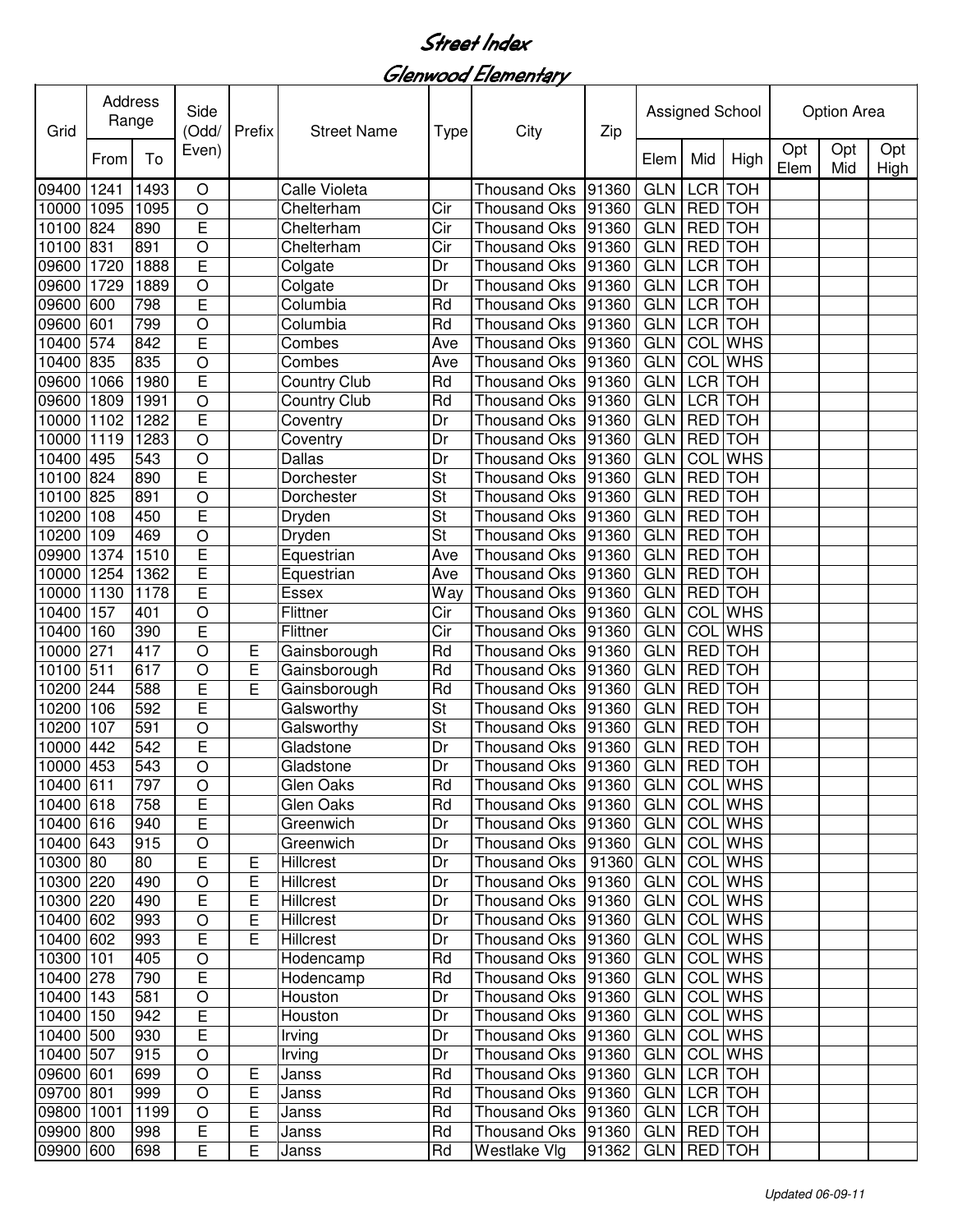Glenwood Elementary

| <b>Address</b><br>Grid |      | Range | Side<br>(Odd/           | Prefix | <b>Street Name</b> | <b>Type</b>            | City                                   | Zip   | Assigned School |                |                | Option Area |            |             |
|------------------------|------|-------|-------------------------|--------|--------------------|------------------------|----------------------------------------|-------|-----------------|----------------|----------------|-------------|------------|-------------|
|                        | From | To    | Even)                   |        |                    |                        |                                        |       | Elem            | Mid            | High           | Opt<br>Elem | Opt<br>Mid | Opt<br>High |
| 10100 1000             |      | 1098  | E                       | E      | Janss              | Rd                     | <b>Thousand Oks</b>                    | 91360 | <b>GLN</b>      | <b>RED</b>     | <b>TOH</b>     |             |            |             |
| 10200 912              |      | 960   | E                       |        | Kingsley           | Cir                    | <b>Thousand Oks</b>                    | 91360 | <b>GLN</b>      | <b>RED</b>     | <b>TOH</b>     |             |            |             |
| 10200 913              |      | 961   | O                       |        | Kingsley           | Cir                    | <b>Thousand Oks</b>                    | 91360 | <b>GLN</b>      | RED TOH        |                |             |            |             |
| 10300 480              |      | 560   | E                       |        | Laurie             | Ln                     | <b>Thousand Oks</b>                    | 91360 | <b>GLN</b>      |                | <b>COL</b> WHS |             |            |             |
| 10300 555              |      | 555   | O                       |        | Laurie             | Ln                     | <b>Thousand Oks</b>                    | 91360 | <b>GLN</b>      | COL            | <b>WHS</b>     |             |            |             |
| 10200 118              |      | 190   | E                       |        | Lear               | Cir                    | <b>Thousand Oks</b>                    | 91360 | <b>GLN</b>      | <b>RED</b>     | <b>TOH</b>     |             |            |             |
| 10200                  | 119  | 179   | $\circ$                 |        | Lear               | Cir                    | <b>Thousand Oks</b>                    | 91360 | <b>GLN</b>      | <b>RED</b>     | <b>TOH</b>     |             |            |             |
| 10200 853              |      | 891   | O                       |        | Linden             | Cir                    | <b>Thousand Oks</b>                    | 91360 | <b>GLN</b>      | <b>RED</b>     | <b>TOH</b>     |             |            |             |
| 10200                  | 866  | 890   | E                       |        | Linden             | Cir                    | <b>Thousand Oks</b>                    | 91360 | <b>GLN</b>      | <b>RED</b>     | <b>TOH</b>     |             |            |             |
| 10100                  | 706  | 742   | Ē                       |        | London             | Cir                    | <b>Thousand Oks</b>                    | 91360 | <b>GLN</b>      | <b>RED</b>     | <b>TOH</b>     |             |            |             |
| 10100                  | 707  | 743   | O                       |        | London             | Cir                    | <b>Thousand Oks</b>                    | 91360 | <b>GLN</b>      | <b>RED</b>     | <b>TOH</b>     |             |            |             |
| 10400 687              |      | 885   | O                       |        | Masterson          | Dr                     | <b>Thousand Oks</b>                    | 91360 | <b>GLN</b>      | COL            | <b>WHS</b>     |             |            |             |
| 10400                  | 700  | 880   | E                       |        | Masterson          | Dr                     | <b>Thousand Oks</b>                    | 91360 | <b>GLN</b>      | COL            | <b>WHS</b>     |             |            |             |
| 09500 2101             |      | 2199  | $\circ$                 |        | Montgomery         | Rd                     | <b>Thousand Oks</b>                    | 91360 | <b>GLN</b>      | <b>LCR</b>     | <b>TOH</b>     |             |            |             |
| 09600 1601             |      | 2099  | $\circ$                 |        | Montgomery         | Rd                     | <b>Thousand Oks</b>                    | 91360 | <b>GLN</b>      | <b>LCR</b>     | <b>TOH</b>     |             |            |             |
| 09700 961              |      | 995   | O                       |        | Montgomery         | Ct                     | <b>Thousand Oks</b>                    | 91360 | <b>GLN</b>      | <b>LCR</b>     | <b>TOH</b>     |             |            |             |
| 09700 962              |      | 992   | E                       |        | Montgomery         | Ct                     | <b>Thousand Oks</b>                    | 91360 | <b>GLN</b>      | <b>LCR</b> TOH |                |             |            |             |
| 09700                  | 1600 | 2098  | Ē                       |        | Montgomery         | $\overline{Rd}$        | <b>Thousand Oks</b>                    | 91360 | <b>GLN</b>      | <b>LCR</b>     | <b>TOH</b>     |             |            |             |
| 09900                  | 1300 | 1598  | E                       |        | Montgomery         | Rd                     | <b>Thousand Oks</b>                    | 91360 | <b>GLN</b>      | <b>RED</b>     | <b>TOH</b>     |             |            |             |
| 09900                  | 1301 | 1599  | $\overline{O}$          |        | Montgomery         | $\overline{Rd}$        | <b>Thousand Oks</b>                    | 91360 | <b>GLN</b>      | <b>RED</b>     | <b>TOH</b>     |             |            |             |
| 25200                  | 2100 | 2198  | E                       |        | Montgomery         | Rd                     | <b>Thousand Oks</b>                    | 91360 | <b>GLN</b>      | <b>LCR</b> TOH |                |             |            |             |
| 09300 2200             |      | 2498  | $\overline{\mathsf{E}}$ |        | Moorpark           | Rd                     | <b>Thousand Oks</b>                    | 91360 | <b>GLN</b>      | <b>LCR</b>     | <b>HOT</b>     |             |            |             |
| 09500                  | 2000 | 2198  | Ē                       |        | Moorpark           | Rd                     | <b>Thousand Oks</b>                    | 91360 | <b>GLN</b>      | <b>LCR</b>     | <b>TOH</b>     |             |            |             |
| 09600                  | 1600 | 1708  | Ē                       |        | Moorpark           | Rd                     | <b>Thousand Oks</b>                    | 91360 | <b>GLN</b>      | <b>LCR</b>     | <b>TOH</b>     |             |            |             |
| 09600                  | 1712 | 1998  | Ē                       |        | Moorpark           | Rd                     | <b>Thousand Oks</b>                    | 91360 | <b>GLN</b>      | <b>LCR</b>     | <b>TOH</b>     |             |            |             |
| 09900                  | 1330 | 1334  | Ē                       |        | Moorpark           | Rd                     | <b>Thousand Oks</b>                    | 91360 | <b>GLN</b>      | <b>RED</b>     | <b>TOH</b>     |             |            |             |
| 09900                  | 1338 | 1532  | E                       |        | Moorpark           | Rd                     | <b>Thousand Oks</b>                    | 91360 | <b>GLN</b>      | <b>RED</b>     | <b>TOH</b>     |             |            |             |
| 09900                  | 1536 | 1598  | E                       |        | Moorpark           | Rd                     | <b>Thousand Oks</b>                    | 91360 | <b>GLN</b>      | <b>RED</b>     | <b>TOH</b>     |             |            |             |
| 10000                  | 1300 | 1328  | E                       |        | Moorpark           | Rd                     | <b>Thousand Oks</b>                    | 91360 | <b>GLN</b>      | <b>RED</b>     | <b>TOH</b>     |             |            |             |
| 10200                  | 600  | 1298  | E                       |        | Moorpark           | Rd                     | <b>Thousand Oks</b>                    | 91360 | <b>GLN</b>      | <b>RED</b>     | <b>TOH</b>     |             |            |             |
| 10300                  |      | 558   | E                       |        | Moorpark           | Rd                     | <b>Thousand Oks</b>                    | 91360 | <b>GLN</b>      |                | <b>COL</b> WHS |             |            |             |
| 10300 562              |      | 598   | E                       |        | Moorpark           | Rd                     | Thousand Oks   91360 GLN COL WHS       |       |                 |                |                |             |            |             |
| 10300 470              |      | 590   | E                       |        | Oak Tree           | Ln                     | Thousand Oks  91360   GLN   COL WHS    |       |                 |                |                |             |            |             |
| 10300 485              |      | 577   | O                       |        | Oak Tree           | Ln                     | Thousand Oks   91360   GLN   COL WHS   |       |                 |                |                |             |            |             |
| 09600 66               |      | 90    | E                       |        | Old Farm           | Ct                     | Thousand Oks   91360   GLN   LCR   TOH |       |                 |                |                |             |            |             |
| 09600 69               |      | 69    | $\bigcirc$              |        | Old Farm           | Ct                     | Thousand Oks  91360   GLN   LCR   TOH  |       |                 |                |                |             |            |             |
| 09600 600              |      | 948   | E                       |        | Old Farm           | Rd                     | Thousand Oks   91360   GLN   LCR   TOH |       |                 |                |                |             |            |             |
| 09600 601              |      | 949   | $\circ$                 |        | Old Farm           | Rd                     | Thousand Oks   91360                   |       | GLN LCR TOH     |                |                |             |            |             |
| 09700 950              |      | 1024  | E                       |        | Old Farm           | Rd                     | Thousand Oks   91360                   |       | GLN LCR TOH     |                |                |             |            |             |
| 09700 951              |      | 1025  | $\bigcirc$              |        | Old Farm           | Rd                     | Thousand Oks 91360                     |       | GLN LCR TOH     |                |                |             |            |             |
| 10400 550              |      | 850   | $\overline{E}$          |        | Paige              | Ln                     | Thousand Oks 91360 GLN COL WHS         |       |                 |                |                |             |            |             |
| 10400 611              |      | 1401  | $\circ$                 |        | Paige              | Ln                     | Thousand Oks 91360                     |       |                 |                | GLN COL WHS    |             |            |             |
| 10300 463              |      | 463   | $\circ$                 |        | Pennsfield         | PI                     | Thousand Oks 91360                     |       |                 |                | GLN COL WHS    |             |            |             |
| 10300 468              |      | 516   | E                       |        | Pennsfield         | PI                     | Thousand Oks   91360                   |       |                 |                | GLN COL WHS    |             |            |             |
| 09700 933              |      | 965   | $\bigcirc$              |        | Pickwick           | $\overline{\text{C}t}$ | Thousand Oks   91360                   |       | GLN LCR TOH     |                |                |             |            |             |
| 09700 952              |      | 970   | E                       |        | Pickwick           | Ct                     | Thousand Oks 91360                     |       | GLN LCR TOH     |                |                |             |            |             |
| 10100 1407             |      | 1477  | $\circ$                 |        | Plymouth           | Cir                    | Thousand Oks   91360                   |       | GLN             | <b>RED</b> TOH |                |             |            |             |
| 10100 1408             |      | 1468  | $\overline{E}$          |        | Plymouth           | Cir                    | Thousand Oks 91360                     |       | GLN             | <b>RED</b> TOH |                |             |            |             |
| 10200 1116             |      | 1186  | E                       |        | Rexford            | PI                     | Thousand Oks 91360   GLN               |       |                 | <b>RED</b> TOH |                |             |            |             |
| 10200 1117 1153        |      |       | $\bigcirc$              |        | Rexford            | PI                     | Thousand Oks  91360   GLN   RED   TOH  |       |                 |                |                |             |            |             |
| 10200 1116 1186        |      |       | E                       |        |                    | PI                     | Thousand Oks   91360   GLN   RED   TOH |       |                 |                |                |             |            |             |
|                        |      |       |                         |        | Roxbury            |                        |                                        |       |                 |                |                |             |            |             |